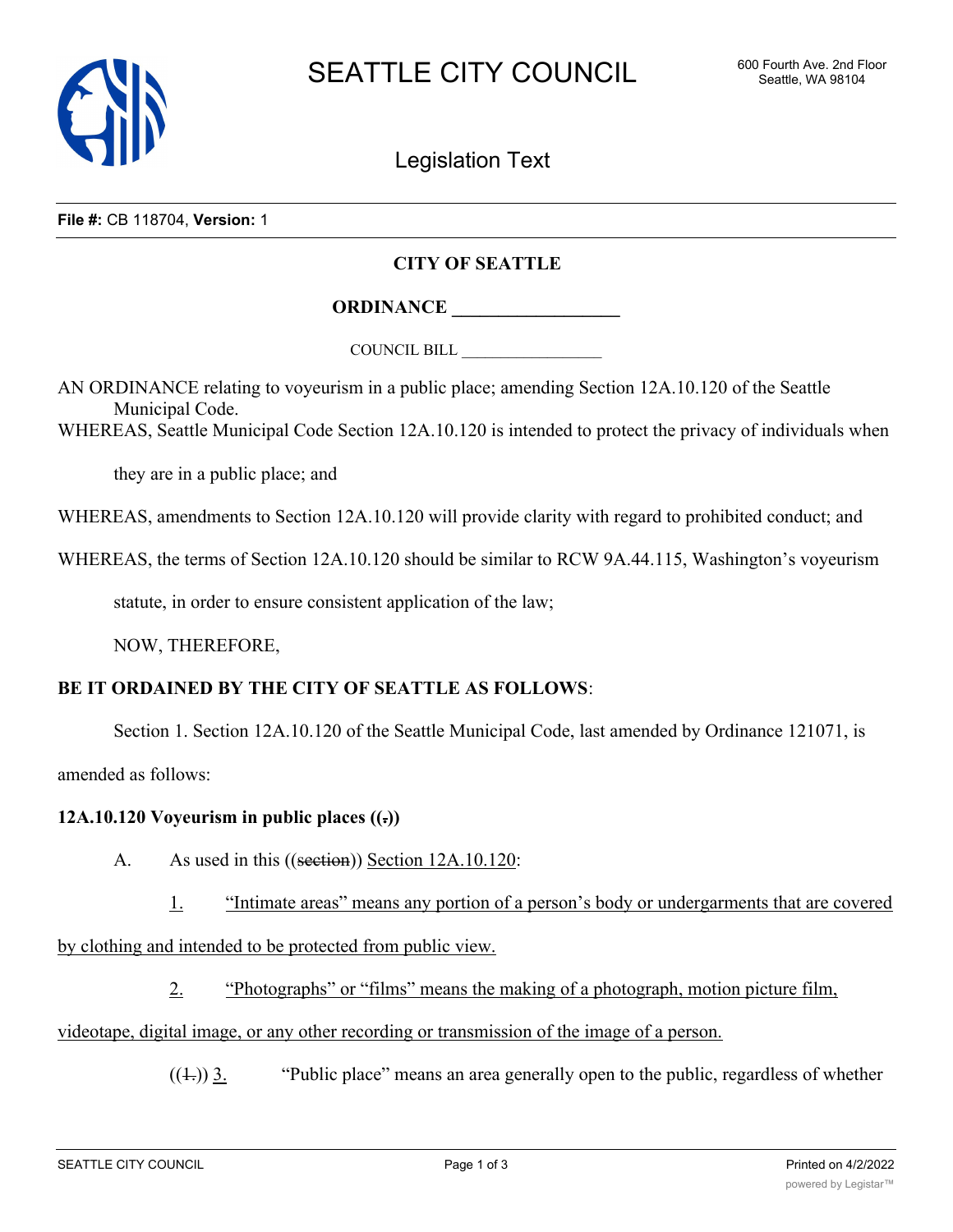it is privately owned, and includes, but is not limited to, streets, sidewalks, bridges, alleys, plazas, parks, driveways, parking lots, transit stations, monorail trains, buses, commuter trains, shelters, tunnels, and buildings, including stores and restaurants.

((2. "Record" means to videotape, film, photograph, or record electronically.

3. "Transmit" means to send an image electronically.

4. "Intimate areas that the person has covered with clothing" does not include intimate areas visible through a person's clothing.

5. "Intimate areas" means any portion of a person's undergarments, pubic area, anus, buttocks, vulva, genitals, or female breast.))

4. "Circumstances where the person has a reasonable expectation of privacy" includes circumstances where one may reasonably expect to be safe from casual or hostile intrusion or surveillance.

5. "Surveillance" means secret observation of the activities of another person for the purpose of spying upon and invading the privacy of the person.

B. A person is guilty of voyeurism in a public place if he or she intentionally ((records or transmits an image of another person's intimate areas that the person has covered with clothing and the image is taken while that person is in a public place and without that person's consent)) photographs or films the intimate areas of another person without that person's knowledge and consent and under circumstances where the person has a reasonable expectation of privacy while that person is in a public place.

C. Voyeurism in a public place is a gross misdemeanor. In addition to any penalties the court may impose, the court may order the destruction of any recording made in violation of this ((section)) Section 12A.10.120.

Section 2. Severability of provisions. If any provision of this ordinance or its application to any person or circumstance is held invalid, the remainder of this ordinance or the application of the terms and